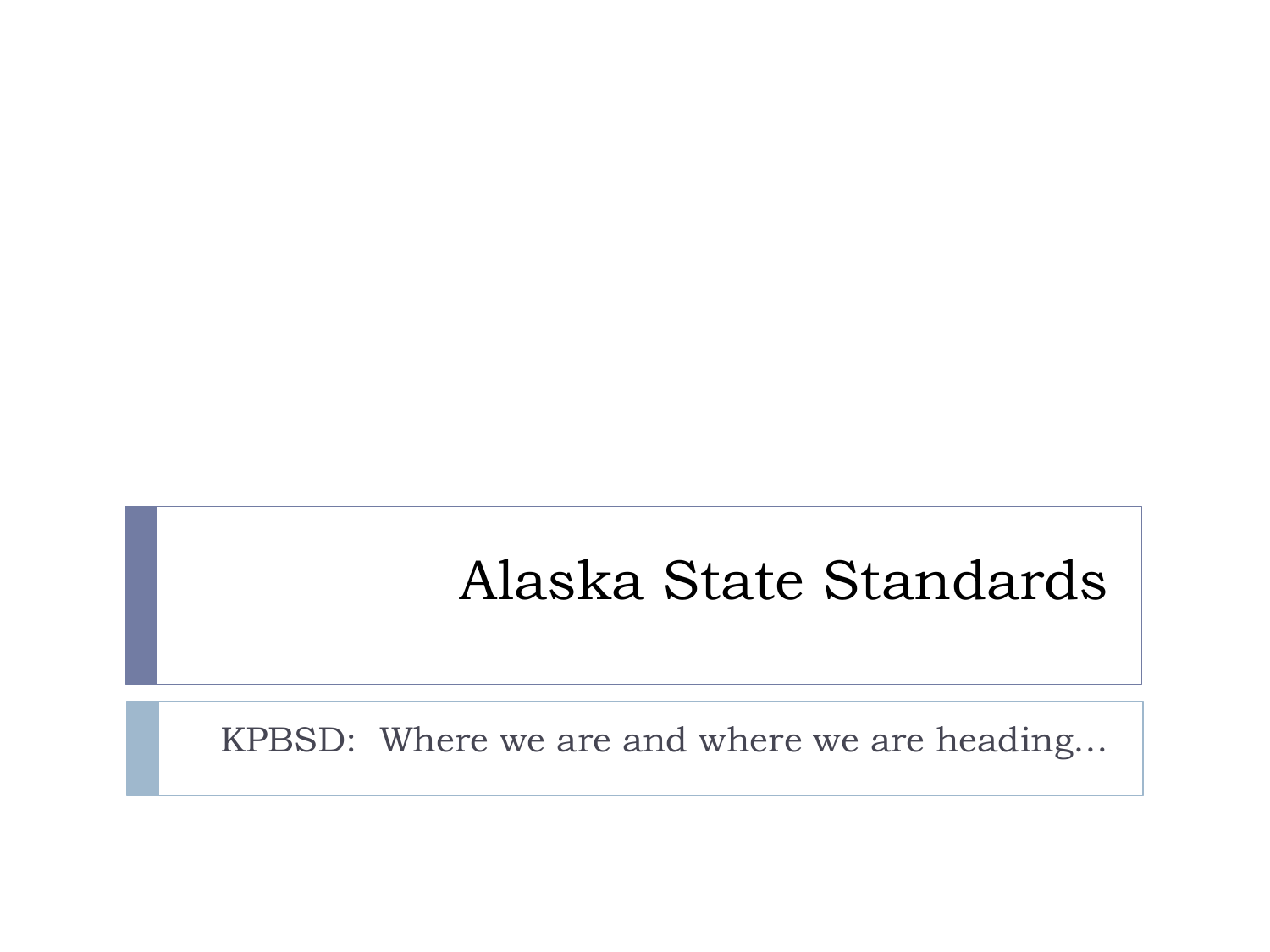## Alaska State Standards

- ▶ What are they?
- ▶ How are they different from The Common Core Standards?
- ▶ Where is the District at with transitioning from current standards to the new standards?
- ▶ Why is this a big deal?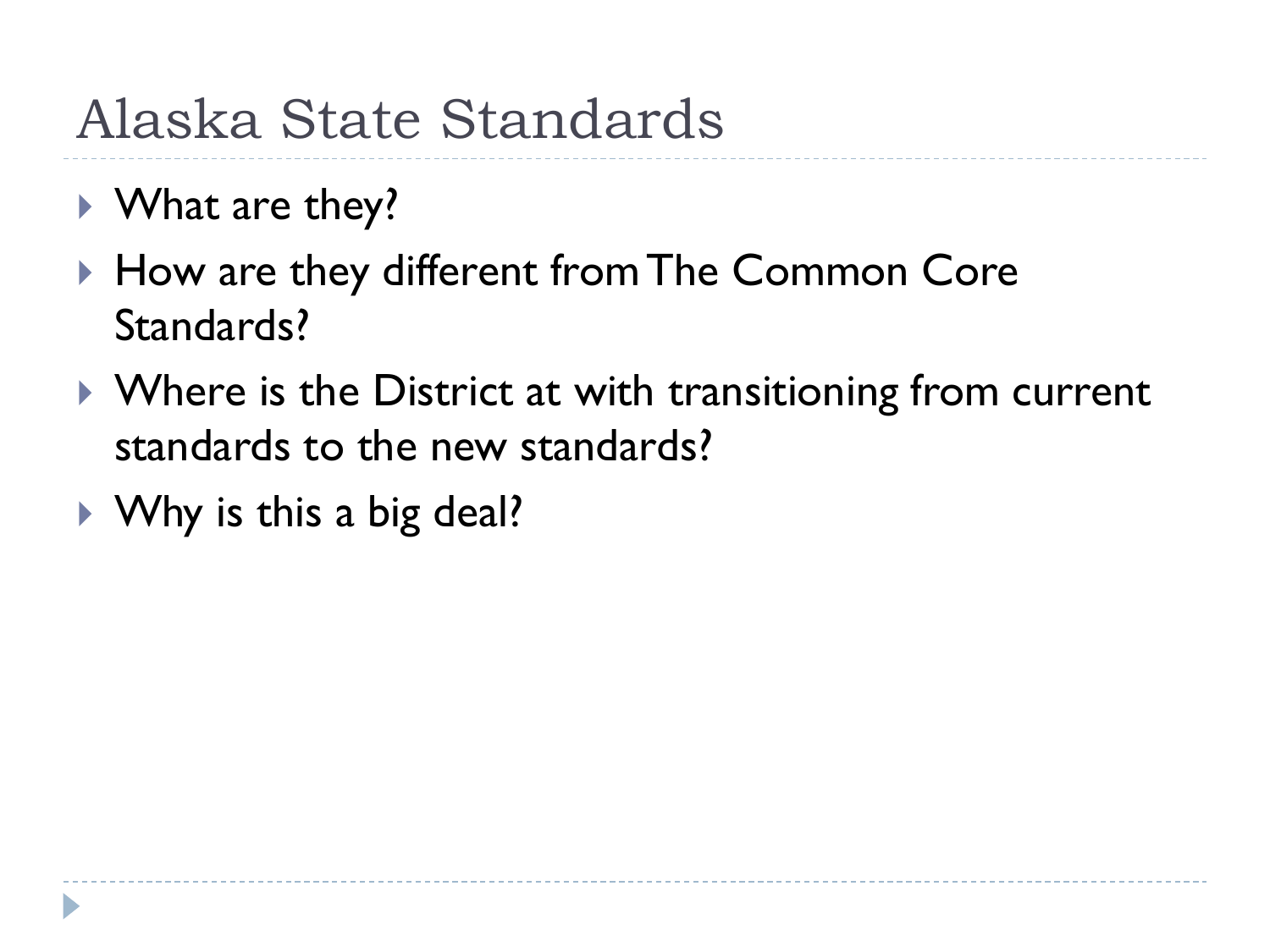# Activity

- **Please read the recent Education week article**
- If In your groups please write done what your school has done to prepare for implementation of the new standards or what your future plans would be
- ▶ Utilize the tuning protocol at your table to share what you have written
	- Step  $I$  First person presents their thoughts (2 minutes)
	- ▶ Step 2 Group may ask questions (1 minute)
	- Step  $3$  First person may respond to questions (1 minute)
	- Step  $4 -$  Move to next person in group and begin process again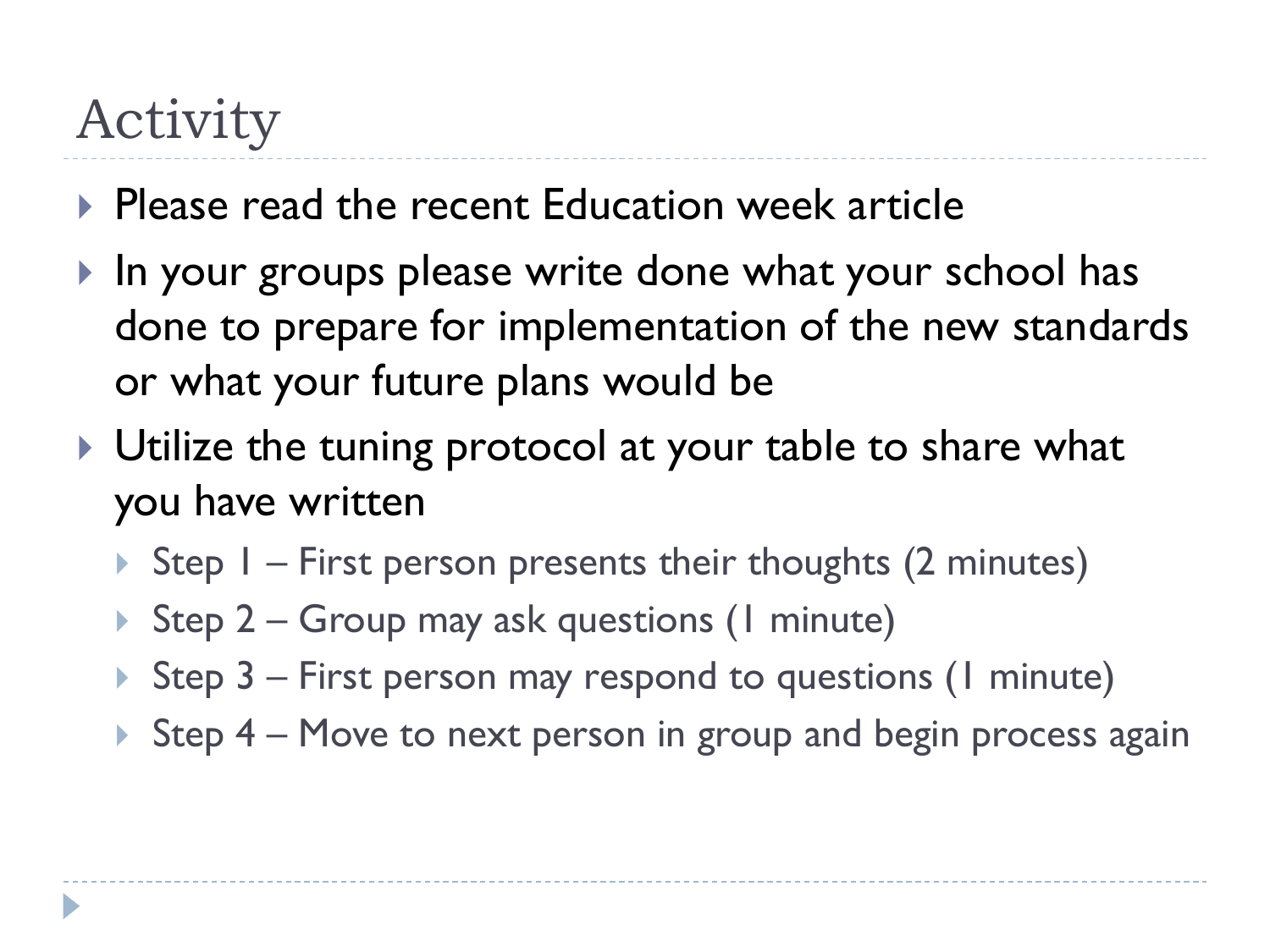# The Alaska State Standards

- Overview:<http://www.eed.state.ak.us/tls/assessment/GLEHome.html>
	- General Information:<http://www.eed.state.ak.us/standards/general.html>
	- Shift in focus
	- ▶ Considerations to address
- ▶ Timeline
	- First assessments will be implemented in Spring of 2016

#### **Assessments**

- Smarter Balance Consortium still finalizing membership
- <http://www.smarterbalanced.org/>
- Resources
	- Alaska Standards Toolkit: <http://www.eed.state.ak.us/standards/toolkit.html>
	- Common Core State Standards Initiative:<http://www.corestandards.org/>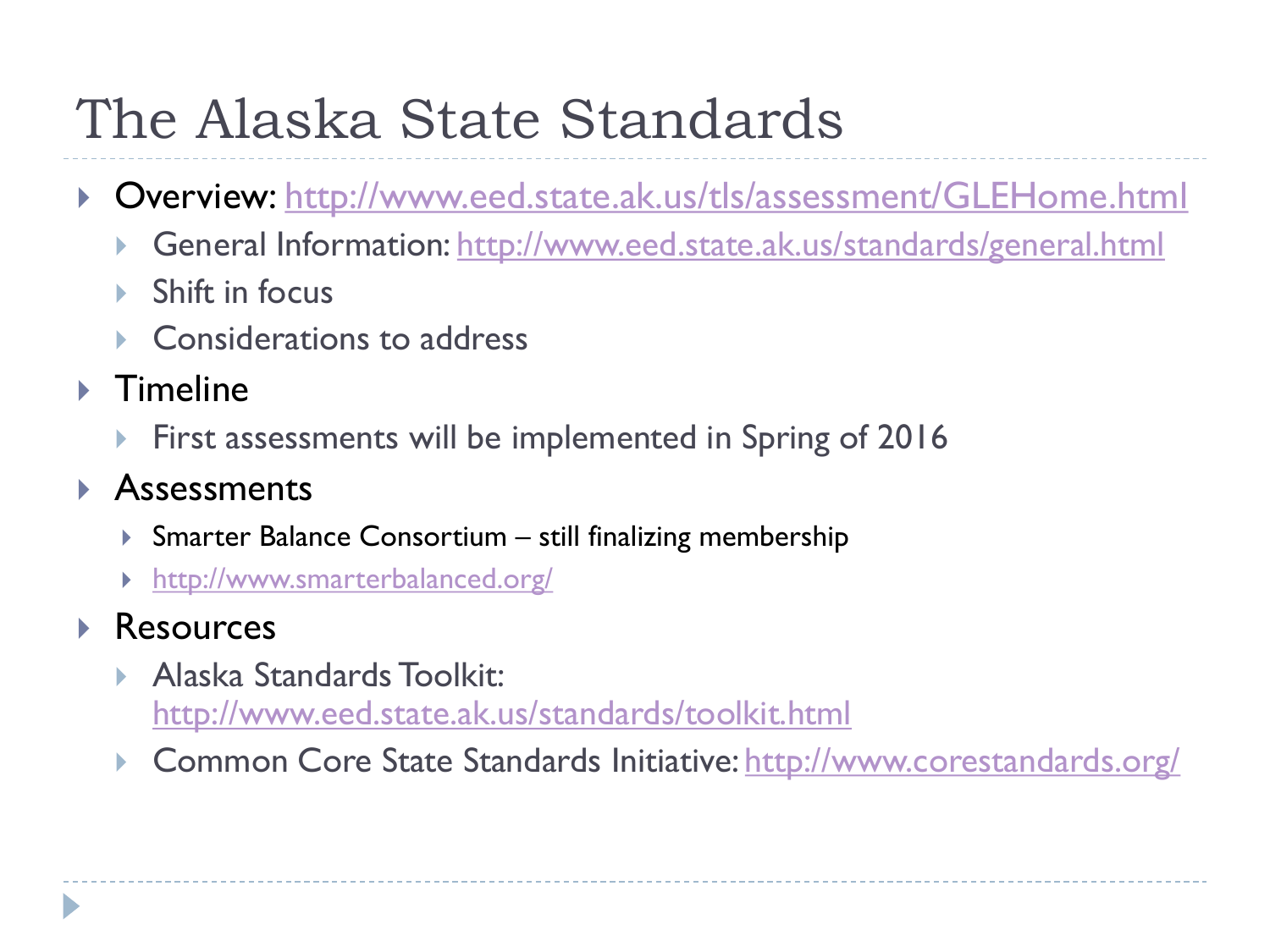# English/Language Arts

- ▶ Critical Considerations
	- **Text complexity**
	- **Expository vs. narrative text**
	- $\blacktriangleright$  Lexile will be set above traditionally required levels
	- ▶ Writing argument (multiple viewpoints) vs. persuasion (emotion)
	- ▶ Speaking and Listening comprehension/collaboration presentation
	- [http://www.corestandards.org/assets/E0813\\_Appendix\\_A\\_Ne](http://www.corestandards.org/assets/E0813_Appendix_A_New_Research_on_Text_Complexity.pdf) w Research on Text Complexity.pdf
	- **Literacy across the Content areas** 
		- Students must gain literacy skills specific to a variety of disciplines to be college/career ready and assessing those skills is the responsibility of a variety of subject area teachers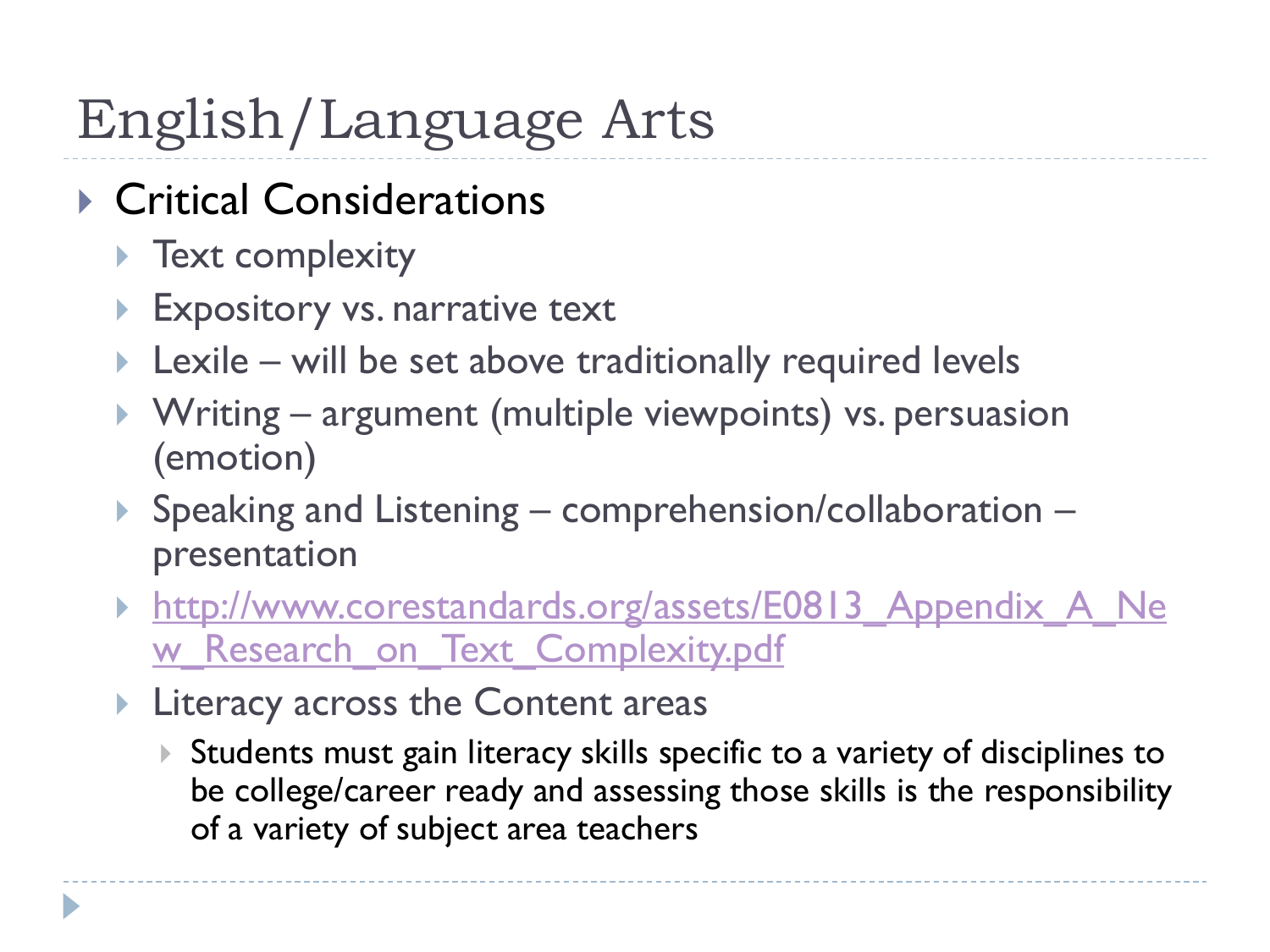## Mathematics

### ▶ Critical considerations

- Significant emphasis on students' conceptual understanding of math
- ▶ Focus and coherence
	- **Essential topics at each grade levellengle**
	- Structure provides way to uncover and connect between different content
- Algebra ready/proficient  $-8$ <sup>th</sup> grade
- Rigor
- ▶ NCTM building block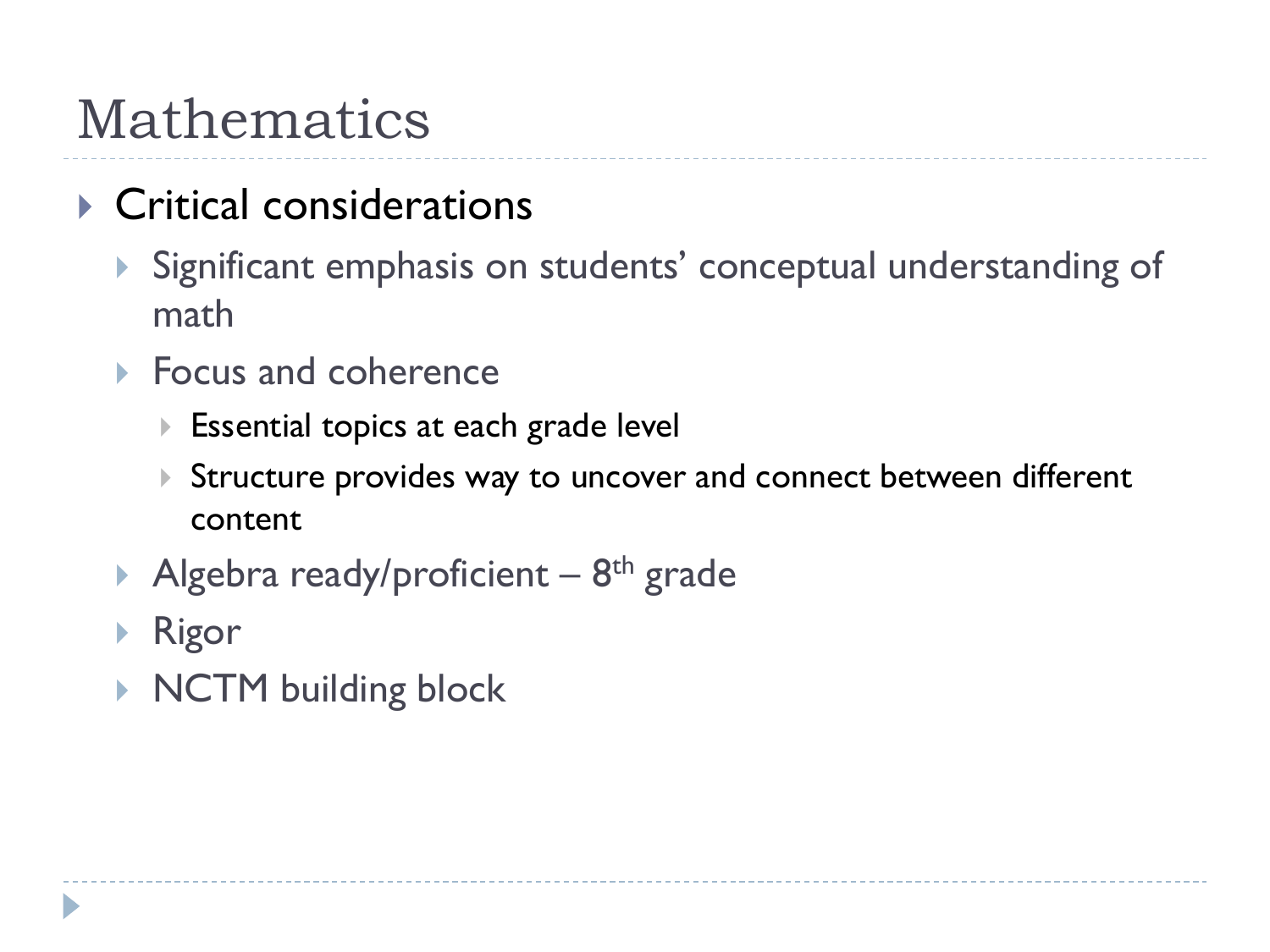## Benefits

#### $\blacktriangleright$  Intentional instruction

▶ Carefully selected strategies appropriate to content

## ▶ Collaboration

▶ Educator support networks within schools and elsewhere

### ▶ Data driven decision making

- Strengths and weaknesses of students
- Intervention and enrichment
- ▶ Personalization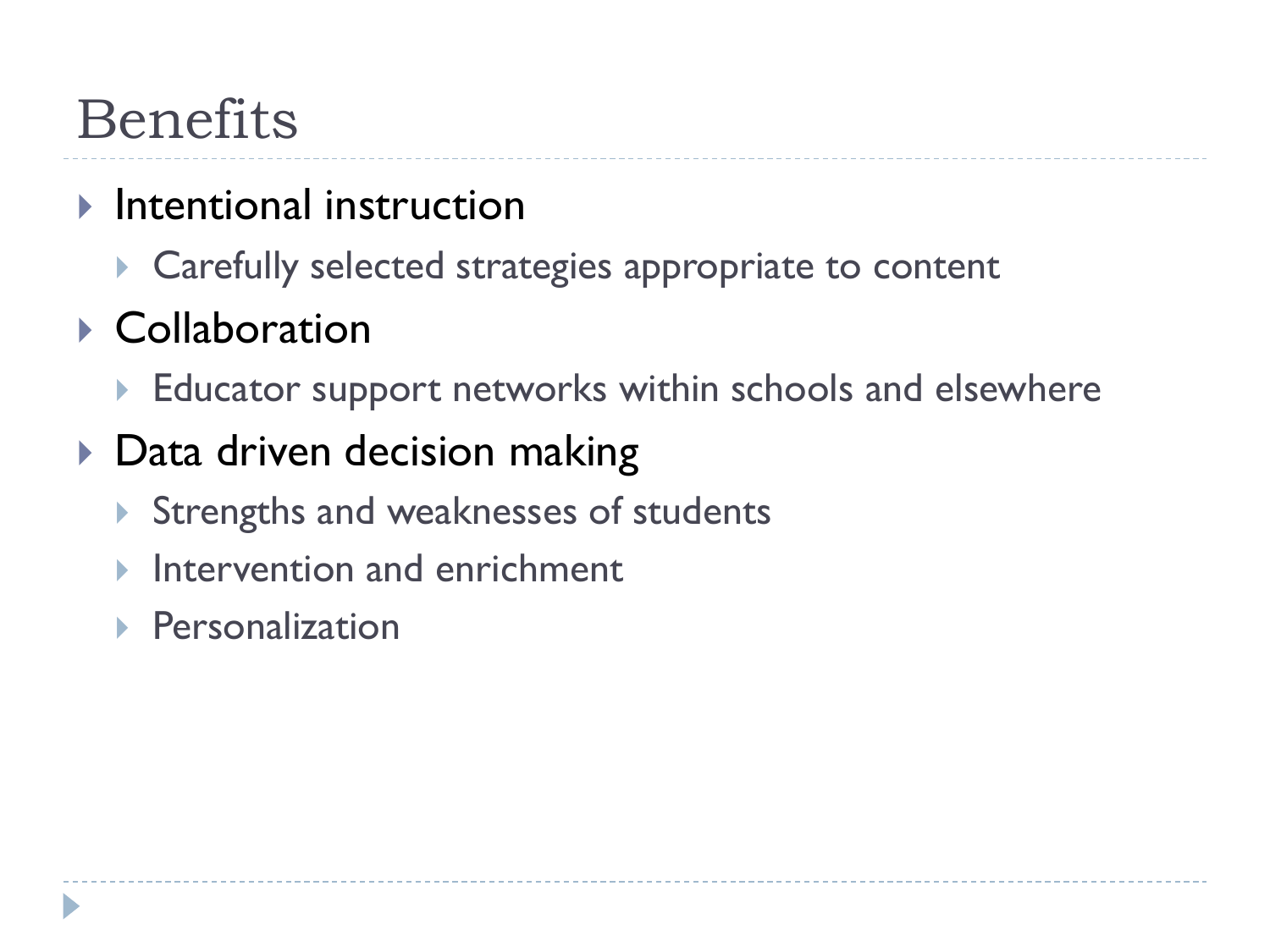## Concerns

### ▶ Local Control

▶ Who knows best what students need?

### ▶ How to teach?

- **Lockstep?**
- ▶ One size fits all?

### ▶ Accountability and Assessment

- **Chasing test responses**
- ▶ Value to the classroom
- How will it be used?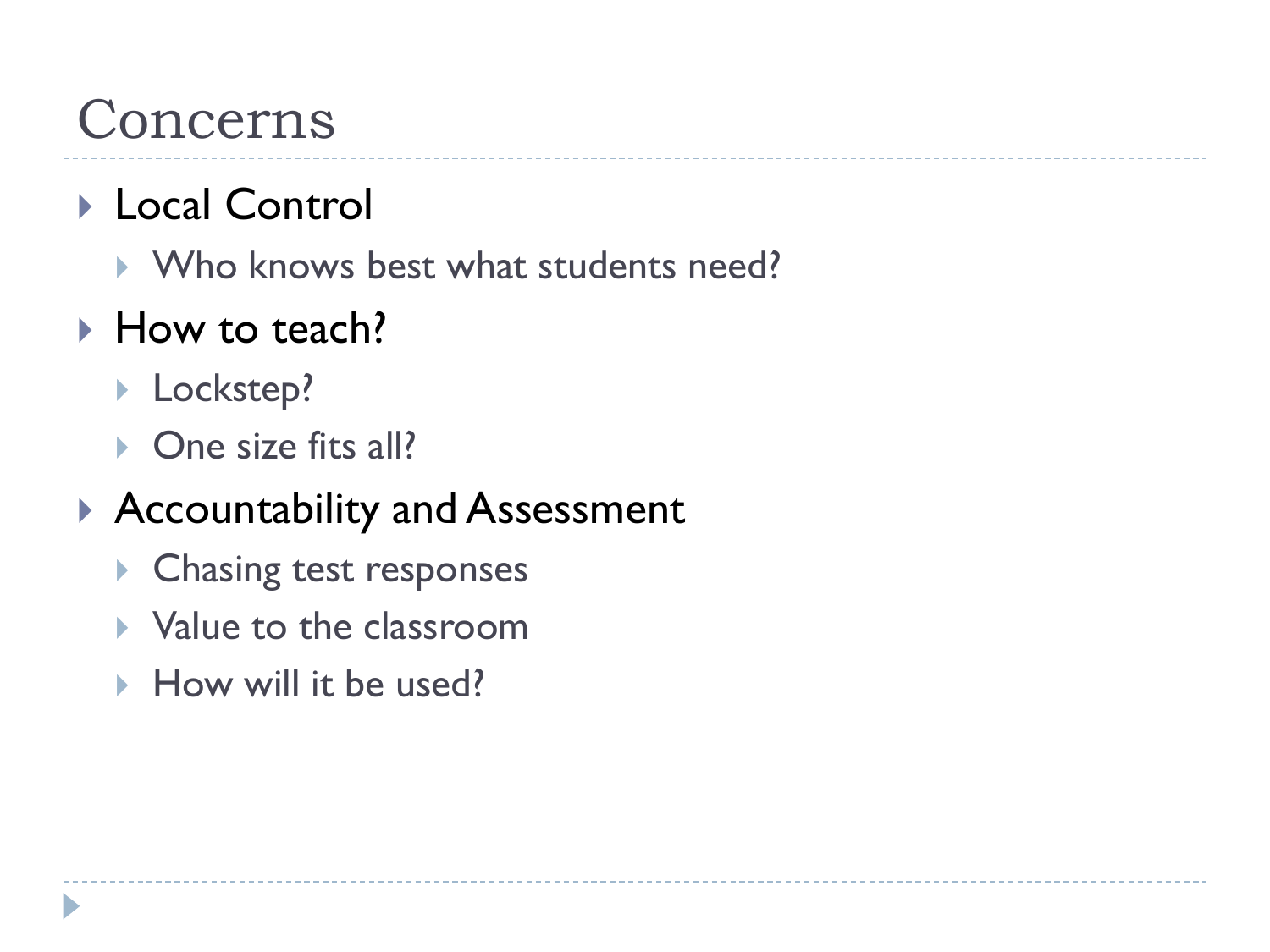## Next Steps

- ▶ Administrators get familiar with new Alaska State **Standards**
- Develop plan for each site to introduce standards
- **Leverage collaborative teams at each site to** unwrap/unpack the standards
- ▶ Consistent use of available resources for administrators and teachers to understand how instruction changes due to new standards implementation
- ▶ Administrator meetings utilize trained members to provide various activities for implementation at sites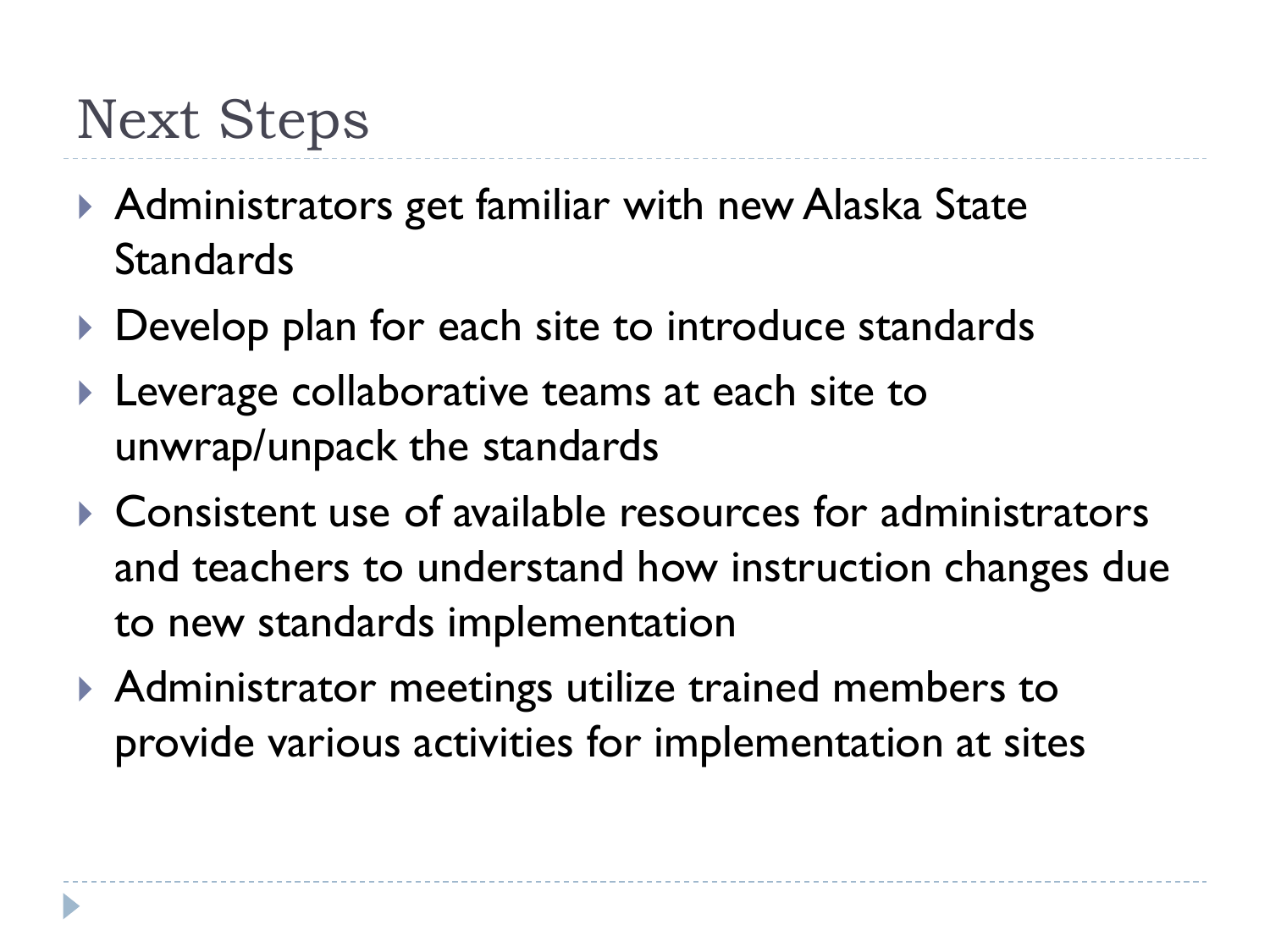# Example activities

- ▶ English/Language Arts
	- Crosswalk: http://www.eed.alaska.gov/standards/pdf/alaska literacy blueprint re [port.pdf](http://www.eed.alaska.gov/standards/pdf/alaska_literacy_blueprint_report.pdf)
	- Grade-a-like teachers then connect new standards to their instruction
	- [http://files.solution](http://files.solution-tree.com/pdfs/Reproducibles_CFA/unwrappingtemplate.pdf)[tree.com/pdfs/Reproducibles\\_CFA/unwrappingtemplate.pdf](http://files.solution-tree.com/pdfs/Reproducibles_CFA/unwrappingtemplate.pdf)
	- [http://files.solution](http://files.solution-tree.com/pdfs/Reproducibles_CFA/unwrappingtemplateforbackwardplanning.pdf)[tree.com/pdfs/Reproducibles\\_CFA/unwrappingtemplateforbackwardp](http://files.solution-tree.com/pdfs/Reproducibles_CFA/unwrappingtemplateforbackwardplanning.pdf) [lanning.pdf](http://files.solution-tree.com/pdfs/Reproducibles_CFA/unwrappingtemplateforbackwardplanning.pdf)

#### **Mathematics**

- [http://www.youtube.com/watch?v=FWHH\\_P971Z8&list=UUF0pa3nE](http://www.youtube.com/watch?v=FWHH_P971Z8&list=UUF0pa3nE3aZAfBMT8pqM5PA&index=1) [3aZAfBMT8pqM5PA&index=1](http://www.youtube.com/watch?v=FWHH_P971Z8&list=UUF0pa3nE3aZAfBMT8pqM5PA&index=1)
- ▶ Smarter Balanced

<http://www.smarterbalanced.org/sample-items-and-performance-tasks/>